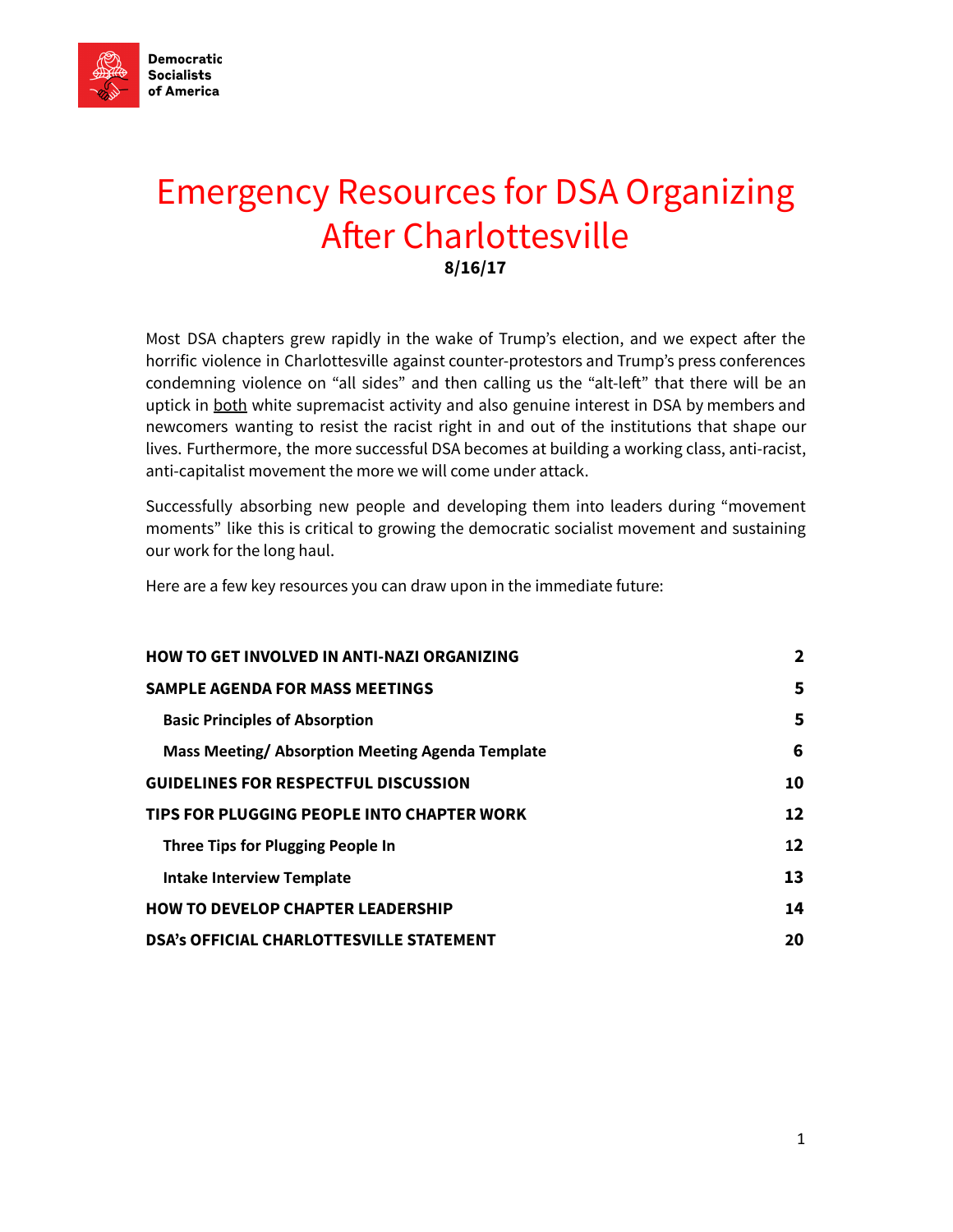

# <span id="page-1-0"></span>HOW TO GET INVOLVED IN ANTI-NAZI ORGANIZING

The specific work your DSA chapter does in the coming months will depend on local conditions, but the list below can help you start to think through what some of those options might be.

Click here for the Always [Anti-Fascist](https://www.dropbox.com/s/83ldr3h8dtsibyi/Always%20Antifascist.pdf?dl=0) sign created by a DC DSA comrade.

### 1) Organize immediately in self defense and/or solidarity around the most vulnerable communities in your area. This could mean:

- Neighborhood patrols (if invited)
- Providing logistical support and/or attending vigils or protests at the invitation of groups in those communities
- Organizing trainings for members about how to intervene in street harassment
- Pushing on specific emergency legislation around things like DAPA<sup>1</sup>, militarization of police, or normalizing vigilante violence (such as state laws allowing drivers to plow into protestors.)

The specific groups you might reach out to in starting this work will also vary by location, but here are some types of groups you might try:

- Immigrants rights groups
- Mosques/Muslim community groups
- Synagogues
- Movement for Black Lives and other racial justice organizations
- LGBTQ organizations
- Planned Parenthood/abortion access groups and clinics
- Indigenous rights organizations

### 2) Develop a rapid response team to allow your chapter to mobilize your members very quickly in response to emergency mobilizations that come up. This involves

- 1) Creating a spreadsheet of all your chapter's members and active supporters with their phone numbers/email addresses
- 2) Assigning a reasonable number of those members/active supporters (say 8-10, ideally people the core member has a personal relationship with) to a core member of your chapter. Those core chapter members will then become the point person during moments of rapid mobilization for the members/active supporters they have

 $1$  Deferred Action for Parents of Americans and Lawful Permanent Residents - an initiative of the Obama administration that allows undocumented parents of American citizens to apply to remain in the US.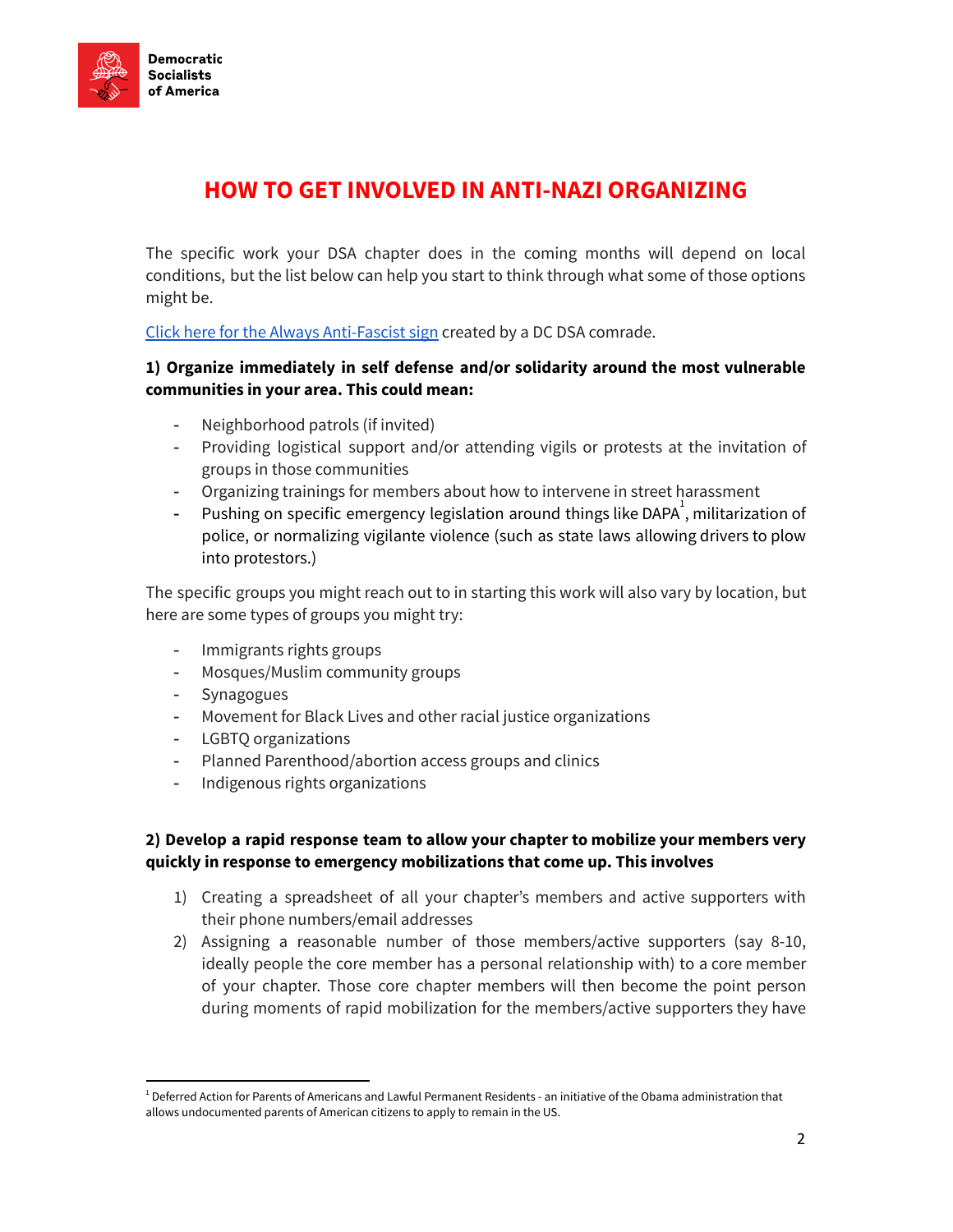

been assigned. Consider having each point person be on a text loop, then having them each set up a text loop with their assigned members.

When a crucial action or mobilization comes up, an assigned chapter leader will call or text all the core chapter members who have been designated point people for chapter members, and those core chapter members in turn will call and/or text the members/active supporters they have been assigned to ask them to turn out for the action or mobilization.

### 3) Organize around economic justice without compromising on racism, as is the usual DSA practice. Long term organizing and institution building to bring poor and working class people together around a shared economic interest and collective action to build and wield power is just as important as mobilizing in protest, if not more so.

- If you're door knocking or tabling, after talking about whatever the main organizing issues is, raise concerns about the Nazi violence and Trump's lack of response, engage them in work around economic justice campaigns you're doing, organize them into anti-Nazi activities if they seem interested and if not leave the door open for future conversations.
- Do the long term racial and economic justice organizing work that is less splashy than marches and vigils. Door knock to reach beyond the choir, and show up to city or town council meetings, get involved in state level political fights, etc.

### 4) Have a plan in place before Nazis show up

- Develop a list of known white supremacist organizations in your community and their leaders and members, including head shots.
- Monitor their public events and work with progressive and left allies to counter protest them.
- Have marshals familiarize themselves with the white supremacists to watch for them at your events.
- "No-platform" white supremacist events before they start. Identify and contact local decisionmakers about planned supremacist rallies.
	- For example, if the event is on campus, contact the university president en masse. Contact local leaders like mayors and police chiefs.
	- Apply pressure on those decisionmakers until they force the rally to cancel or be held elsewhere.
- Start raising money for legal/bail funds for your members and allies before you need it.

### 5) Implement protocols to protect your DSA members.

- Read and utilize the tips in DSA's Event Security memo: [http://www.dsausa.org/safety\\_tips\\_handouts](http://www.dsausa.org/safety_tips_handouts)
- Read and utilize the tips in DSA's Information Security memo: [http://www.dsausa.org/info\\_security](http://www.dsausa.org/info_security)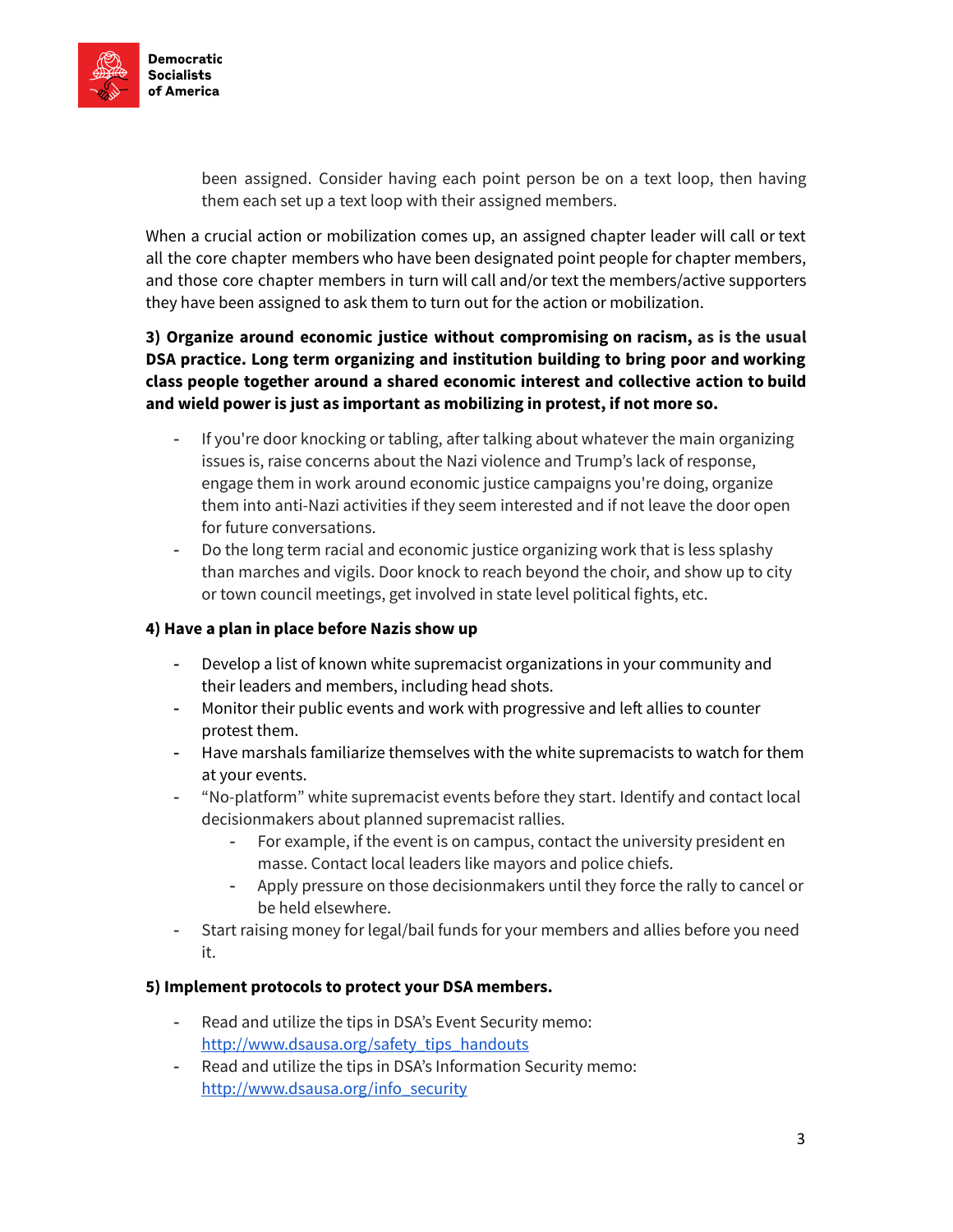

- Build relationships with Lawyers Guild chapters in your community and folks who can be medics at actions. Eventually train DSA members to serve in those roles.
- Organize or participate as a group of DSAers in direct action trainings.
	- Trainings should include information for volunteer marshals and medics
- Develop protocols for how to make decisions in intense and rushed situations at actions. NEVER LEAVE HOME WITHOUT A PLAN. We know all too well that emergencies can happen. Always have contacts away from the action should something happen.

6) Counter the mainstream narrative saying white supremacists are largely poor and working class whites by writing op eds and letters to the editor and calling in to radio shows to talk about who funds them and who they truly are (for example, the alt-right primarily recruits on college campuses), because that narrative will only empower Trump more and will cut off a natural constituency for our movement.

7) Resist and marginalize white supremacists by protesting their events wherever they occur. NOTE: Unite the Right rallies have already been announced for September 11 in Austin and Boston, and there may be more in the works.

- Nonviolent direct confrontation
	- Stand up to hate groups. Do not ignore their events.
	- Show up with signs and literature to hand out.
	- Give the media an alternative vision of the world.
	- If a situation turns violent, leave. Take responsibility and make sure you and your group is safe.
- Indirect confrontation
	- Build a coalition with interfaith, anti-racism and labor groups to hold a separate rally away from the site of supremacist activity.
	- Create a forum to share ideas with people across race, gender and class boundaries.
	- Develop a plan to build off the momentum of your event.

8) Responding to [Charlottesville](https://docs.google.com/document/d/1SDQCaUxFCGfn5wigkYG0blc8jsHS9_jgYtxhsxcmbrE/edit) is a crowdsourced document that includes links to many additional resources. These resources include **Action Guides**, [Creative](https://docs.google.com/document/d/1SDQCaUxFCGfn5wigkYG0blc8jsHS9_jgYtxhsxcmbrE/edit#heading=h.3okth2e2o4n6) Action **[Ideas](https://docs.google.com/document/d/1SDQCaUxFCGfn5wigkYG0blc8jsHS9_jgYtxhsxcmbrE/edit#heading=h.3okth2e2o4n6), Ways to [Donate](https://docs.google.com/document/d/1SDQCaUxFCGfn5wigkYG0blc8jsHS9_jgYtxhsxcmbrE/edit#heading=h.6rl47vm7x3d3) for individuals and organizing, and Political [Education](https://docs.google.com/document/d/1SDQCaUxFCGfn5wigkYG0blc8jsHS9_jgYtxhsxcmbrE/edit#heading=h.5od7f5mql0kf)** Resources.

### 9) Create and join lasting institutions

- Supremacist activity is a teaching opportunity
- Get names and contact information of potential allies
- Develop ongoing work like anti-racist political education groups and targeted campaigns to marginalize supremacists
- Formally join coalitions working to fight the spread of hate groups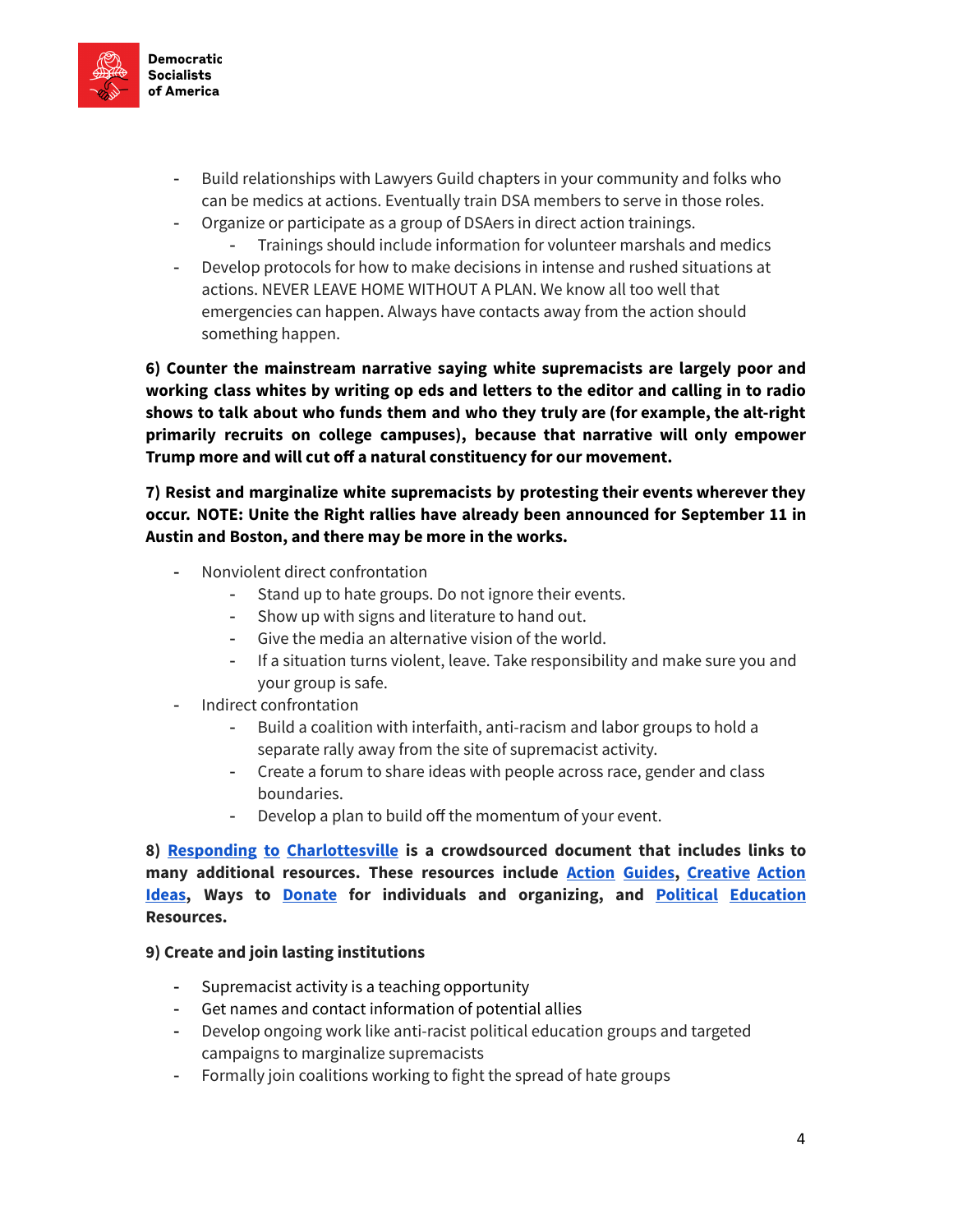

# SAMPLE AGENDAS FOR MASS MEETINGS

### Basic Principles of Absorption

### <span id="page-4-1"></span><span id="page-4-0"></span>1) Plug people in immediately to action

- Start with whatever's happening so people can feel energy, then find specific role based on what interest is
- Don't have folks' first interaction be a boring meeting
- Actions you plug people into should be easily replicable
- Help people move up leadership ladder so they can recruit and support other people stepping into leadership

### 2) Build a core team to get the work done and share the work

- Detail work is hard in mass meetings: helps to have smaller group the coordinating committee, core team, etc. - that tracks the work of others.
- Clear roles structure: Often one skilled person will try to do everything; try to break out roles that people can do (avoid burnout, savior mentality) - pulling in more people to take on more roles, divvying it up into clear ways

### 3) Be sensitive to the experience of participants

- How do we deal with experience of people showing up and not knowing what acronyms are used, who does what, what the context is, what is happening - being a new person and feeling like you're 10 paces behind, don't have a place there - which can lead to many people churning through and not "sticking"
- Mass meetings aim to handle both sides: welcoming new people and keeping people who are longer time members engaged/coming back
- Welcomers should be on the lookout especially for people who are in the minority (as far as you can tell visually) who could feel out of place, for example by age, gender or race, and make a point of saying a friendly word or engaging them in conversation before the meeting starts.
- Goal: Welcome new people to working groups and keep existing members motivated by asking them to take on leadership roles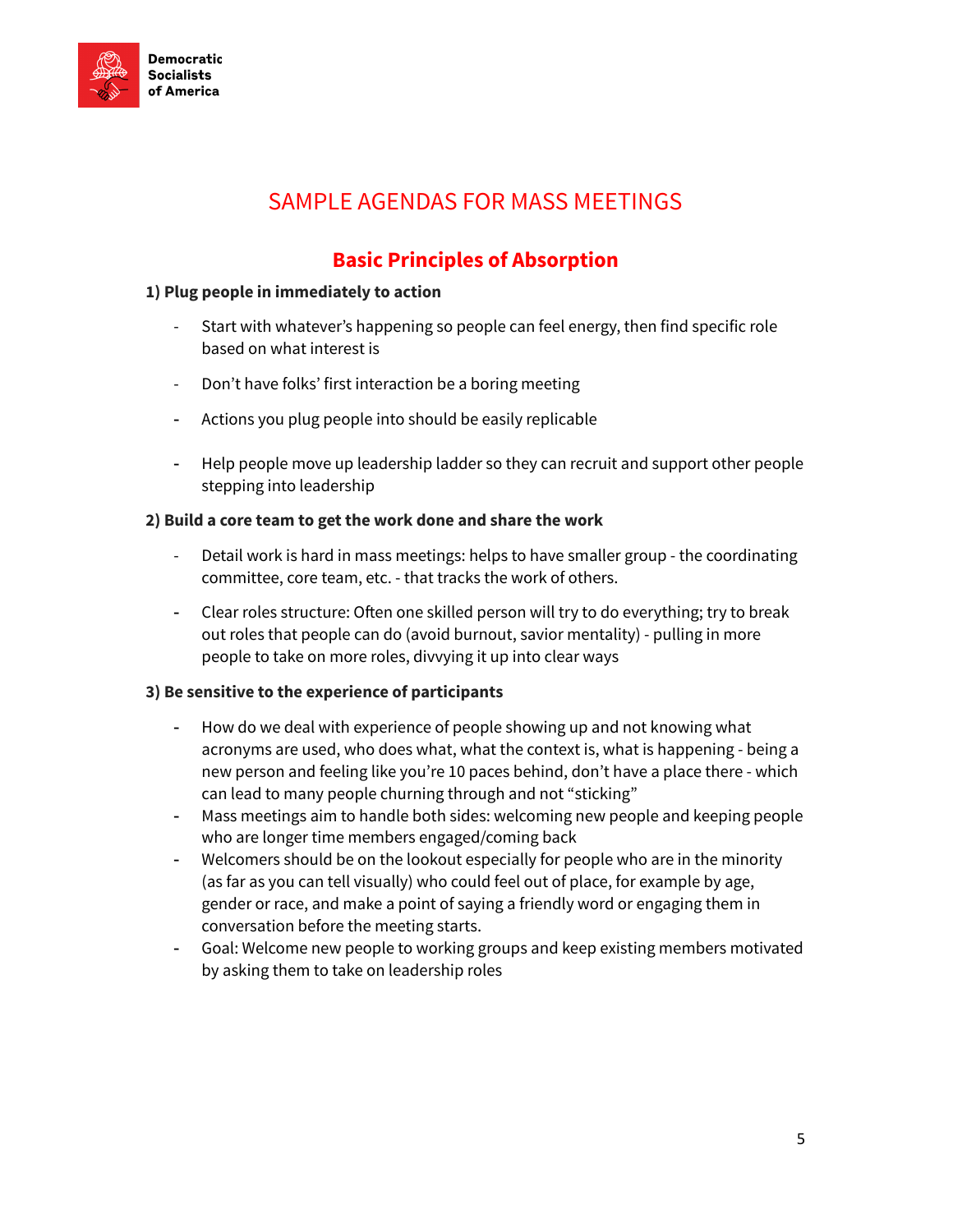### <span id="page-5-0"></span>Mass Meeting/Absorption Meeting Agenda Template

The purpose of a mass meeting is to tell people what they need to know and build the relationships they need in order to join the movement and act. This is designed as a template to guide a mass meeting for DSA groups. It borrows heavily from a template provided by Showing Up for Racial Justice (SURJ).

| Agenda                                     | <b>Description</b>                                                                                                                                                                                                                                                                                                                                                                                                                                                                                                                                                                                                                                                                                                                                                                 | <b>Time</b> | <b>Person</b><br><b>Leading</b> |
|--------------------------------------------|------------------------------------------------------------------------------------------------------------------------------------------------------------------------------------------------------------------------------------------------------------------------------------------------------------------------------------------------------------------------------------------------------------------------------------------------------------------------------------------------------------------------------------------------------------------------------------------------------------------------------------------------------------------------------------------------------------------------------------------------------------------------------------|-------------|---------------------------------|
| <b>Welcome and</b><br><b>introductions</b> | Grounding and brief opening inspirational quote or<br>$\bullet$<br>story<br>Accessibility check (explain bathroom location; can<br>everyone hear; does anyone need us to use<br>American Sign Language applause instead of loud<br>clapping; etc.)<br>Pair share (break into pairs to build relationships<br>$\bullet$<br>and tell own story)<br>Name, neighborhood, personal gender<br>o<br>pronouns<br>Why are you here tonight? Why are you<br>$\circ$<br>called to take action in this moment? What<br>do you hope to get out of the meeting?                                                                                                                                                                                                                                  | 10<br>min   |                                 |
| Our story and<br>strategy                  | Democratic Socialists believe that the economy,<br>$\bullet$<br>society and public institutions should be run<br>democratically to meet human needs, not to make<br>profits for a few.<br>We believe we can only win this world through<br>$\bullet$<br>building a multi-racial, working class socialist<br>movement that confronts both capitalist class<br>power and the undemocratic power conferred by<br>racism, sexism and other isms.<br>We have 25,000 members in over 150 chapters in<br>$\bullet$<br>communities and on campuses across the country,<br>in almost every state. [For details, review the 2015<br><b>Strategy Summary.</b><br>We are a political and activist organization, not a<br>party, and we do many types of activities in order to<br>build power. | 10<br>min   |                                 |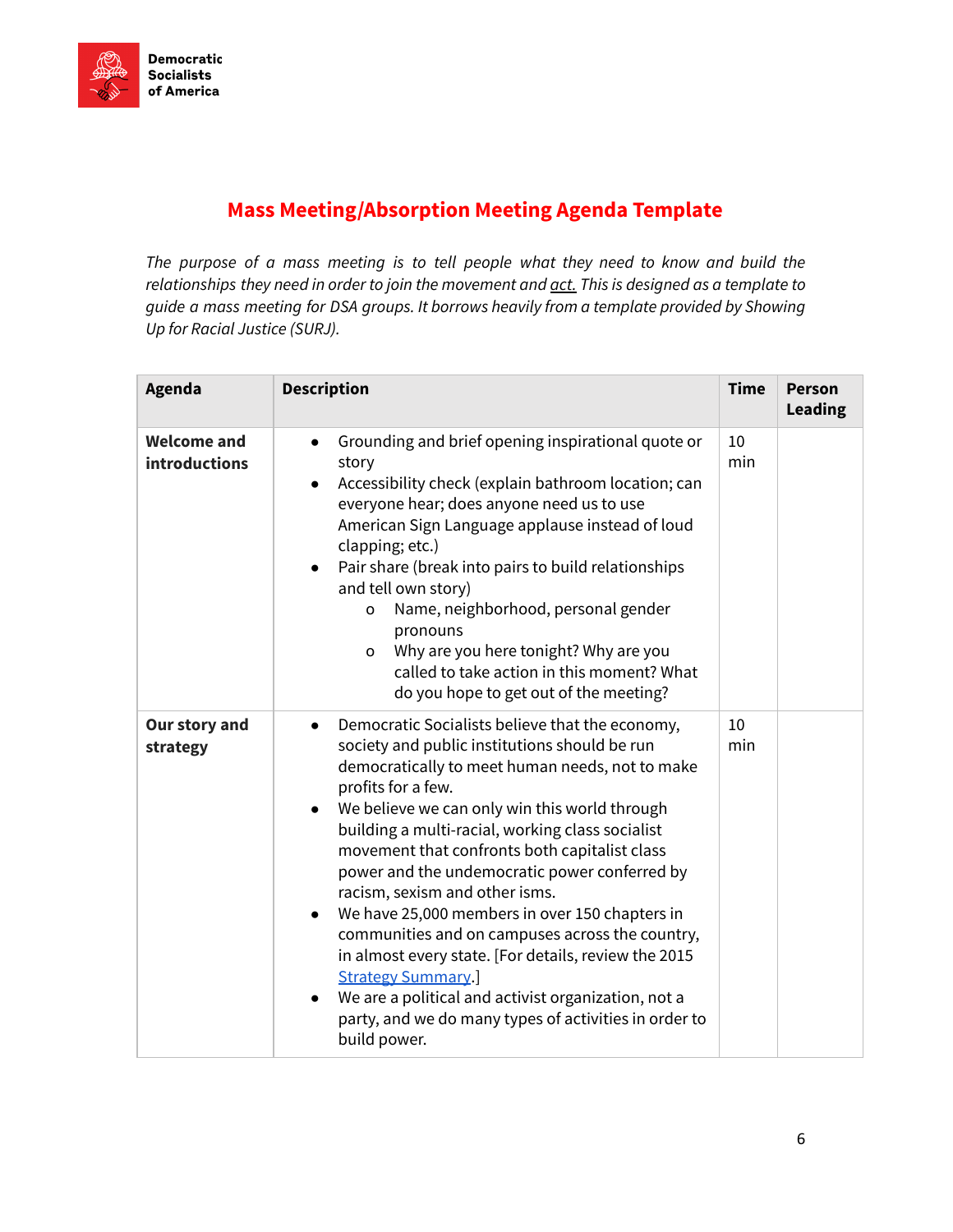

|               | Support worker organizing in unions or<br>o<br>even through other forms of direct action in<br>the workplace.<br>Community organizing and direct action<br>$\mathsf{o}\xspace$<br>campaigns to pressure politicians or<br>corporate decision makers around issues<br>such as health care, housing or<br>immigration.<br>Supporting political candidates who share<br>o<br>our values, often times our own members.<br>For example, many of our chapters organized picket<br>lines during a recent CWA strike, all of our chapters<br>educated the public about Bernie Sanders during<br>the Democratic primary, and our chapters are active<br>in campaigns around police brutality.<br>We're organizing as open democratic socialists, in<br>$\bullet$<br>rural, suburban and urban communities, because<br>we believe that many people are feeling economic<br>pain and that many people have largely given up on<br>the formal political system.<br>Our North Star is collective liberation, and we fight<br>in the here and now to defend our communities,<br>fight for socialistic reforms that build working class<br>power, and put forth an explicitly socialist message<br>against the capitalists that tell us to compete with<br>each other and settle for crumbs.<br>We believe that an independent democratic<br>socialist movement organizing the unorganized, but<br>one that works in coalition with other progressives,<br>is the best defense against right-wing populism and<br>authoritarianism. |           |  |
|---------------|----------------------------------------------------------------------------------------------------------------------------------------------------------------------------------------------------------------------------------------------------------------------------------------------------------------------------------------------------------------------------------------------------------------------------------------------------------------------------------------------------------------------------------------------------------------------------------------------------------------------------------------------------------------------------------------------------------------------------------------------------------------------------------------------------------------------------------------------------------------------------------------------------------------------------------------------------------------------------------------------------------------------------------------------------------------------------------------------------------------------------------------------------------------------------------------------------------------------------------------------------------------------------------------------------------------------------------------------------------------------------------------------------------------------------------------------------------------------------------------------------------------------|-----------|--|
| <b>Values</b> | Give short description of our values<br>$\bullet$<br>Calling in, not out<br>Accountability and action<br>Inclusivity and big tent<br>Continually enabling individuals to develop<br>$\bullet$<br>leadership and other skills<br>Push yourself to work outside your comfort<br>$\bullet$<br>zone<br>Growth and change is good<br>Have folks discuss the values in pair shares                                                                                                                                                                                                                                                                                                                                                                                                                                                                                                                                                                                                                                                                                                                                                                                                                                                                                                                                                                                                                                                                                                                                         | 10<br>min |  |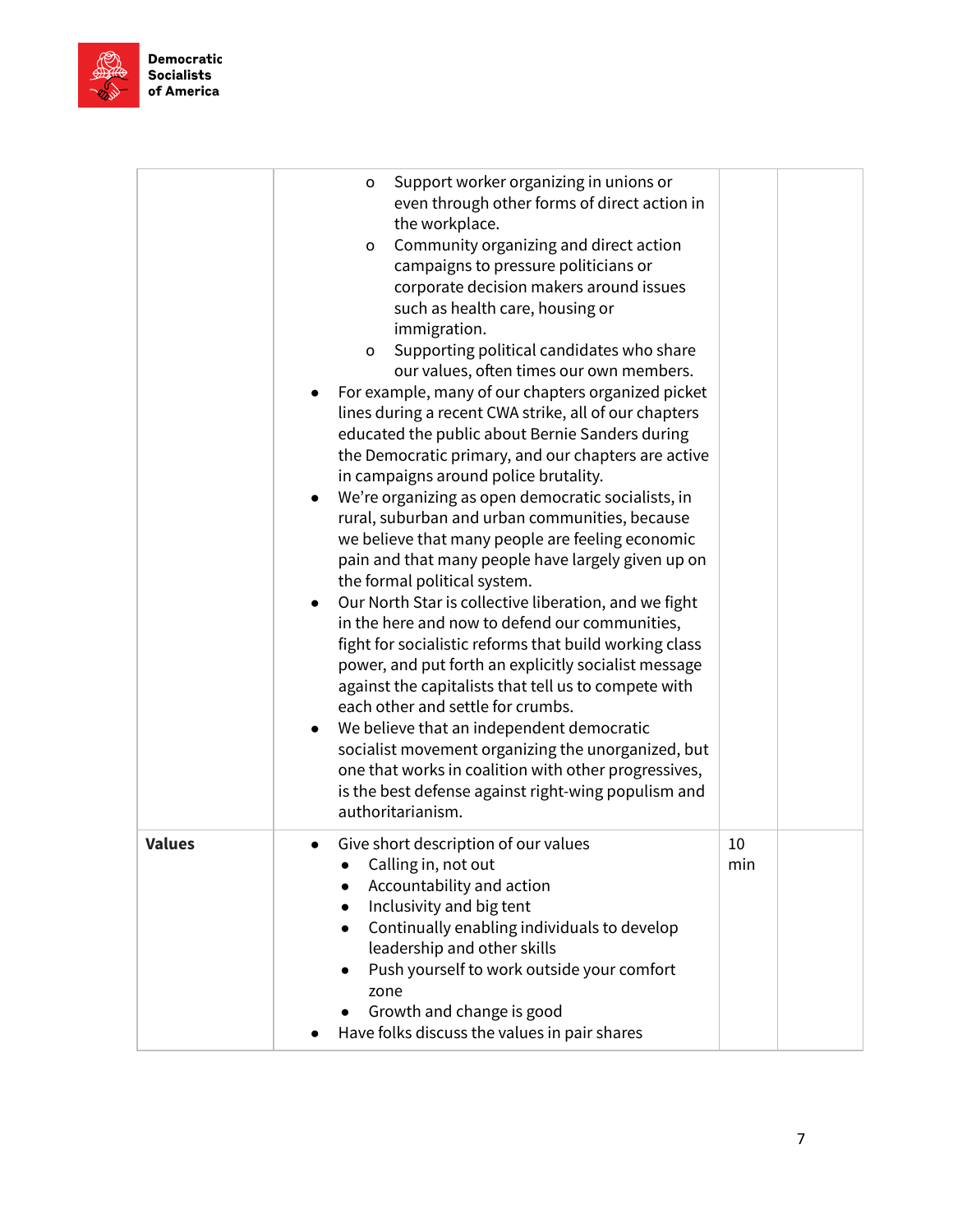

| <b>Action!</b>     | What is the action you're asking folks to take? How<br>$\bullet$<br>can people join the movement? It could be any (or<br>all) of these:<br>Action 1 [ex: rally Thursday night]<br>Action 2 [ex: door knocking Saturday]<br>$\bullet$<br>Action 3 [ex: sign making party Wednesday<br>night]<br>Collect donations (if you wish to do so)<br>Break into facilitated groups/committees<br>Leaders of groups pass around sign in<br>o<br>sheets OR share their email and ask people<br>to all take out their phones and email them<br>their name and phone numbers with<br>subject line "breakout group"<br>Review Guidelines for Respectful Discussion<br>o<br>at the start of the breakout time<br>Actions/events planning<br>$\bullet$<br>Marshals and/or medics<br>$\bullet$<br>Organizing/face to face outreach<br>$\bullet$<br>Administrative/data management (don't give<br>$\bullet$<br>data to new people right away though)<br>Visibility/Arts<br>$\bullet$<br>Communications/media<br>$\bullet$<br>Political education<br>$\bullet$<br>Child watch/ kid's programming<br>$\bullet$<br>Culture/community building<br>$\bullet$<br>OR committees by neighborhoods or<br>$\bullet$ | 45<br>min      |  |
|--------------------|----------------------------------------------------------------------------------------------------------------------------------------------------------------------------------------------------------------------------------------------------------------------------------------------------------------------------------------------------------------------------------------------------------------------------------------------------------------------------------------------------------------------------------------------------------------------------------------------------------------------------------------------------------------------------------------------------------------------------------------------------------------------------------------------------------------------------------------------------------------------------------------------------------------------------------------------------------------------------------------------------------------------------------------------------------------------------------------------------------------------------------------------------------------------------------------|----------------|--|
| <b>Commitments</b> | geographic location<br>Have a chance for a few folks to speak their commitments<br>and be celebrated for them. Make sure to call on a diversity<br>of people.                                                                                                                                                                                                                                                                                                                                                                                                                                                                                                                                                                                                                                                                                                                                                                                                                                                                                                                                                                                                                          | 10<br>min      |  |
| <b>Closing</b>     | If someone had asked for ASL applause during the<br>opening, announce that there will be chanting or<br>singing at the end of the closing (so people can<br>depart early if the noise would be overstimulating)<br>Clearly share what comes next for each of the action<br>steps you've laid out earlier<br>Announce after-event drinks or coffee nearby<br>Closing (a song like Solidarity Forever's first two<br>$\bullet$<br>verses or Anti-capitalista, or a rousing chant like Si<br>Se Puede, etc.)                                                                                                                                                                                                                                                                                                                                                                                                                                                                                                                                                                                                                                                                              | 10<br>min      |  |
| <b>After party</b> | Have one or two people lead anyone who is interested<br>to an after party at a bar or coffee shop nearby.                                                                                                                                                                                                                                                                                                                                                                                                                                                                                                                                                                                                                                                                                                                                                                                                                                                                                                                                                                                                                                                                              | $\ddot{\cdot}$ |  |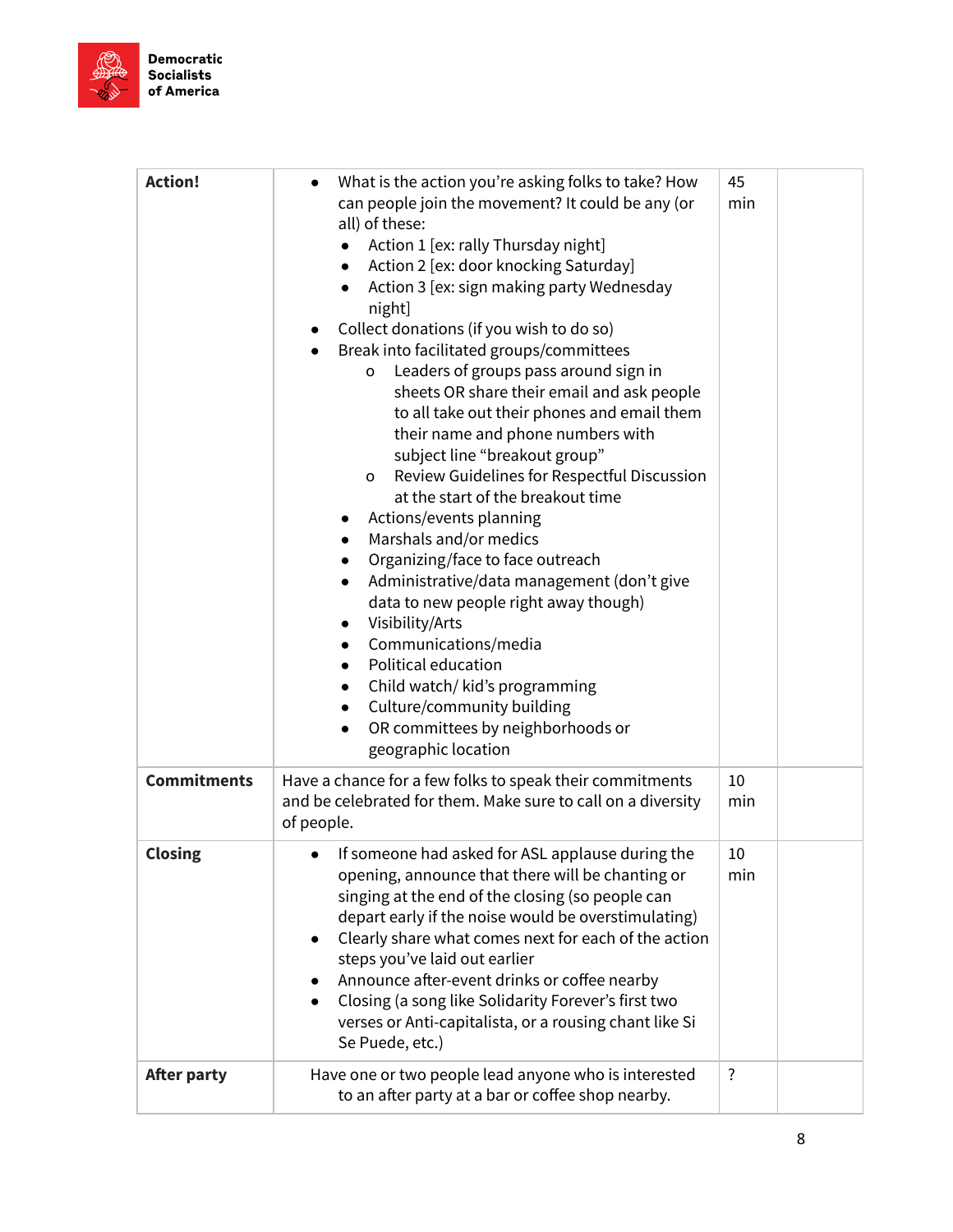

| Welcomers should make a point of inviting people who  |  |
|-------------------------------------------------------|--|
| seem a little lost or lonely as the meeting wraps up. |  |

### Roles Needed Before a Mass Meeting

- Logistics planner (scopes out and reserves the venue and coordinates people and task before and day of the event)
- Turn out coordinator (plans and executes publicity and turnout calls and texts)
- Agenda finalizer
- Child watch volunteer recruiter
- Materials provider (sign-in sheets, literature/buttons, etc., name tags, projecting equipment, markers, pens, collection jar for donations, etc.)
- Food coordinator (protein is helpful)

### Tasks Needed During a Mass Meeting

- Set up
- Marshals/de-escalators staff the door
- Get people to sign in [NEVER leave it alone for a right-winger to take a picture with their phone or steal the sheet]
- Welcomers greet people, especially newcomers, after they sign in
- Watch children
- Speakers for each sections of the agenda
- Song and chant leaders
- Pass donation jars during ask
- Hold money after hat pass
- $\bullet$  Pied piper to lead people to after party
- Clean up
- What else is specific to your event?

### Tasks Needed After a Mass Meeting

- Enter names into database/email system
- Write and send follow up email listing action details within 24 hours of mass meeting
- Breakout group leaders follow up with people from their groups by PHONE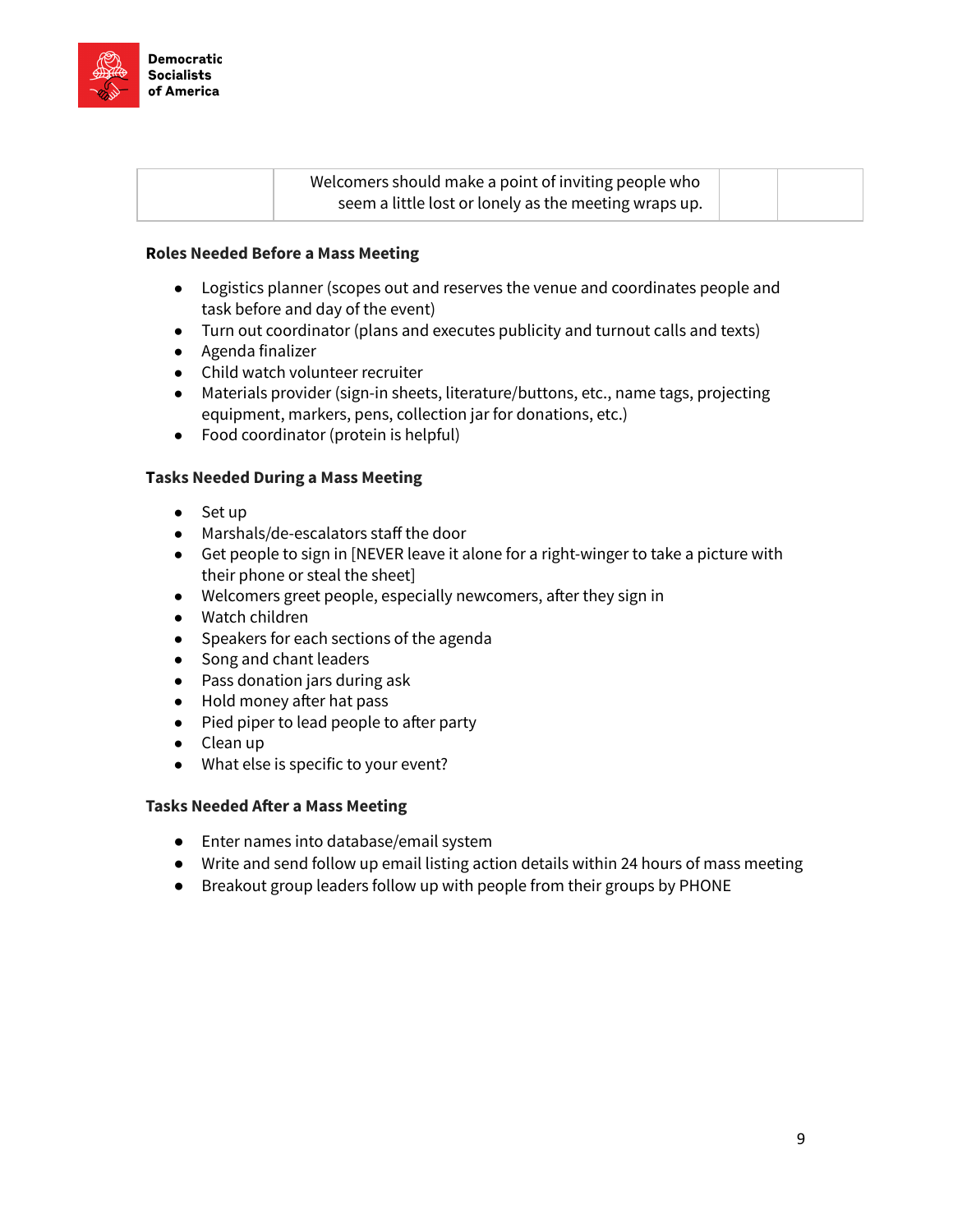

## GUIDELINES FOR RESPECTFUL DISCUSSION

<span id="page-9-0"></span>DSA Guidelines for Respectful Discussion. Good to review before every single meeting, which makes it easier for meeting facilitator to hold people accountable if they are dominating the space.

### 1) Assume good faith in your fellow comrades

Assume good faith in each other. Please try to speak from experience, speak for yourself, and actively listen to each other. When someone makes a point, repeat what you heard, summarize, and ask clarifying questions like "did you mean X" or "what makes you say that" to get more information. Encourage yourself and others to maintain a positive attitude, honor the work of others, avoid defensiveness, be open to legitimate critique and challenge oppressive behaviors in ways that help people grow. We want to "call each other in" rather than calling each other out – in other words, if you are challenging someone's ideas or behavior, do it respectfully, and if you are being challenged, receive it respectfully. Remember, mistakes will be made, nobody is perfect.

### 2) Know whether you need to "step up" or "step back"

Help create a safe and inclusive space for everybody. Please respect others by recognizing how often, much, and loud you're speaking and whether or not you're dominating conversation. Step back to leave space for others to voice their opinions and feelings. If the facilitator of the meeting asks you to wrap up, recognize that you should step back. This especially applies to participants who have privileged backgrounds. On the other hand, if you don't often speak up, we encourage you to do so now!

### 3) Please ask yourself "Why am I Talking?"

We have a limited amount of time for discussion and to accomplish the tasks before us. When in discussion, please ask yourself "Why am I talking (WAIT)?" Consider whether or not what you want to say has already been said, whether what you want to say is on topic or if there's a better time and place to say it, and other methods for showing how you feel about the conversation (nodding your head, etc.)

### 4) Please recognize and respect others feelings, background, and cultural differences

Many people have different levels of experience, knowledge, and feelings in social justice and radical activism and all participants should respect and embrace this diversity. Many people from different backgrounds have different definitions of what it means to be an "activist" or "radical." While we all don't have to agree on everything, we should respect our diversity of opinions. Recognize that everyone has a piece of the truth, everybody can learn, and everybody has the ability to teach and share something. Don't use language that's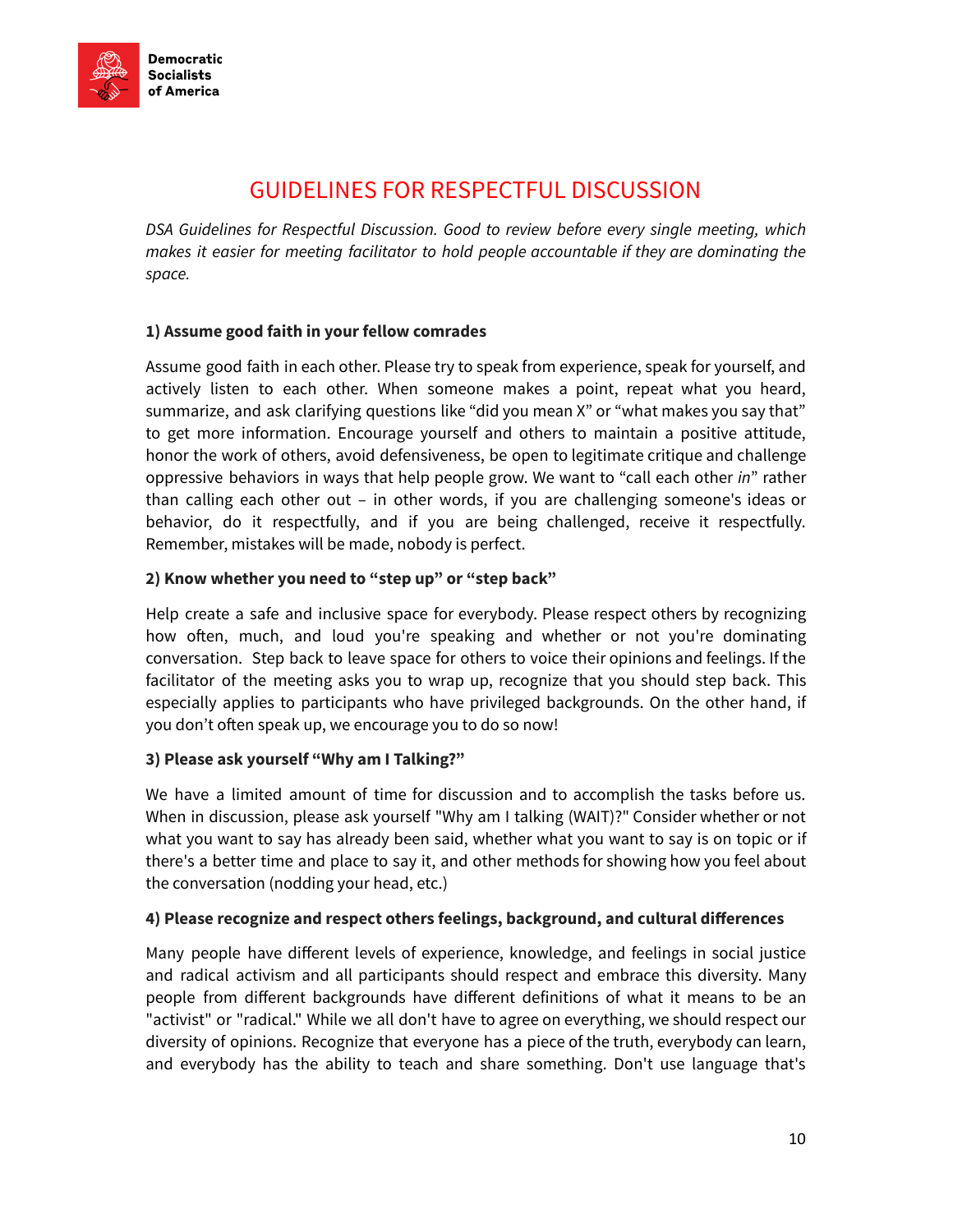

clearly oppressive or hurtful. Please, refrain from using acronyms or complicated language that could exclude others.

### 5) We have "one mic" so do not interrupt or speak while others are talking

Many of us will have different opinions on matters. However, speaking while others are talking or adding comments when they cannot respond appropriately does not build community. If you have a disagreement, wait for your turn to address it. This is basic politeness.

### 6) Respect the facilitator when they use Progressive Stack

Progressive Stack is a form of leading discussions which involves a facilitator keeping a list of names of people who wish to speak. The facilitator scans the group during discussion and if someone wishes to speak, they raise their hand and catch the facilitator's eye. The facilitator nods and makes eye contact to indicate the person is now put on the list to speak, and then the person can put their hand down so it does not distract other discussion participants. However, the facilitator does not simply write a list of names in the order that people raise their hand. Rather, if someone who has not spoken raises their hand, they go to the top of the list. If someone who is of an oppressed group raises their hand, they go to the top of the list unless they have already contributed significantly to the discussion.

### 7) Have a sense of humor

Who said movement building can't be fun? This is a great opportunity for people to get to know one another building lasting friendships and relationships, to laugh, love, and build a movement.

And, as always, please inform organizers of inappropriate behavior.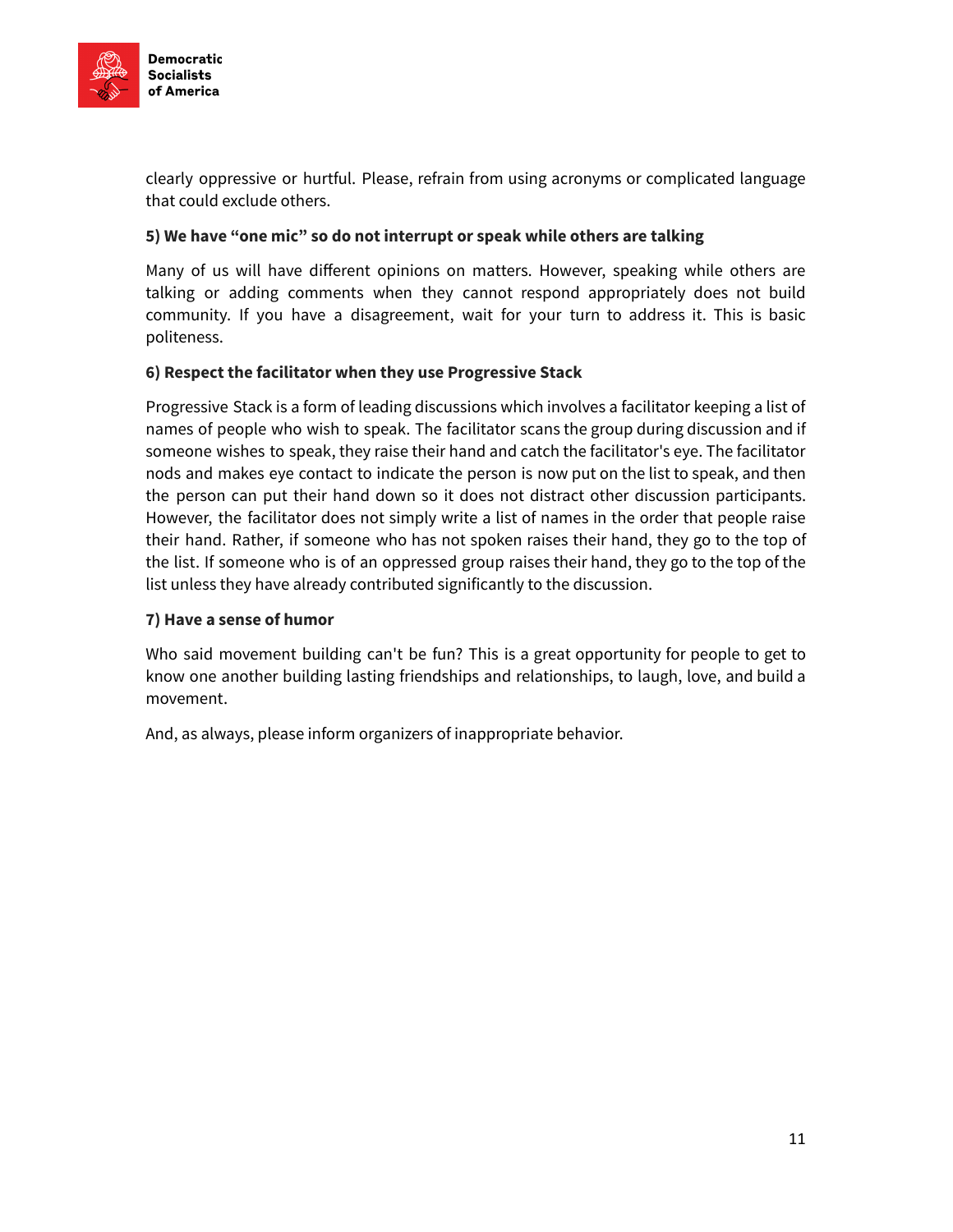

# <span id="page-11-0"></span>TIPS FOR PLUGGING PEOPLE INTO CHAPTER WORK

### Three tips for plugging people in

Adapted from a pamphlet by the War Resisters League.

Bringing in new members or volunteers is essential to any local group that wants to grow in size and capacity. However, attracting or recruiting new people to your group is only the first step. Getting them to stick around can be a much bigger challenge! The good news is that there are tried and true methods you can use to plug new members and volunteers into tasks and roles that will build their investment and leadership in the group, and will increase what your group is capable of achieving.

### Schedule one-on-one intake interviews.

When someone says they're interested in finding out more or getting involved in your group, don't just invite them to come to your next meeting. Even the most welcoming and inclusive groups tend to develop their own meeting culture that can unintentionally make new folks feel like outsiders. To increase your new member retention rates, schedule one-on-one intake interviews with new folks before they come to a group meeting. Get to know the person. Find out about what attracted them to the group, what kinds of tasks they enjoy or are good at, and how much time they have. Then tell them more about the group and discuss with them what their involvement could look like. You can use and adapt the questions on side two of this sheet. While this level of orientation requires more time in the short-term, it saves time in the long-term; people tend to plug into the work faster and stick around longer. It may make sense for one or two members of your group to take on orienting new folks as an ongoing role.

### Accommodate multiple levels of participation.

In short, some people can give a lot of time, and some can give a little. Organizers with more time on their hands should avoid projecting this as an expectation onto others. A foolproof way to drive new folks away from your group is to consistently ask them to give more time than they are able. Instead learn what kind of time commitment is realistic and sustainable for them. Help them plug into tasks and roles that suit their availability. Check in with them about how it's going. Are they feeling overextended, or would they like to take on more? Take responsibility for helping new folks avoid over-commitment and burnout.

### Make people feel valued and appreciated.

If you want to inspire people to stick with your group for the long haul, you'll need to make them feel valued and appreciated. It's basic. People like to be around people who respect them, and who are nice! If social movement groups want to compete with the myriad of often more appealing options for people's free time, then we have to treat each other well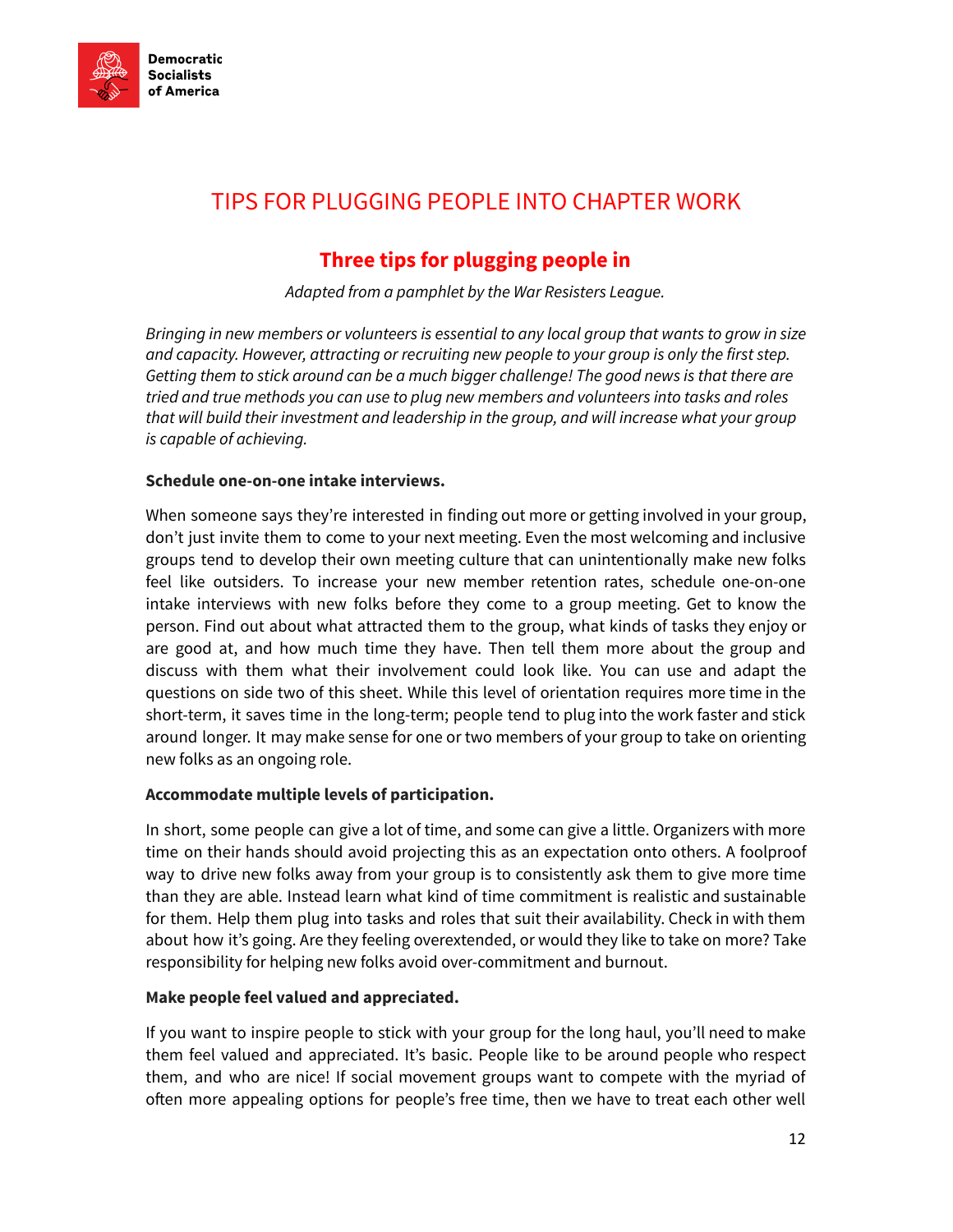

and take care of each other. Notice and acknowledge new folks' contributions, however small. Make time to check in with them outside of meetings. Ask their opinions often: What did they think about the meeting? the event? the action? Bounce your ideas off of them and ask for their feedback.

### Intake Interview Template:

<span id="page-12-0"></span>Below is a basic intake interview template to help you orient new members and volunteers to your group. Add questions or adapt these according to what information is most useful to your group. An intake interview is as much about relationship building as it is about information gathering. For this reason it's better for the "interviewer" in your group to fill out the form, rather than to just hand it to the new person.

Meet over coffee or lunch or whatever is most comfortable or convenient. Schedule an hour, and spend the first half asking the new member/volunteer about herself or himself. Start with the basic getting-to-know-you stuff (are they from the area? in school? working? involved in other causes or groups?) before moving into the more formal questions below. Spend the second half of the meeting telling them more about the group and discussing with them possible ways they may want to plug in.

### Enter the information into your member database and keep it safe.

Name:

Email:

Phone:

Address:

1. Do you remember the moment when you realized things need to change?

2. How did you find out about DSA and what attracted you to DSA?

3. Are you interested in volunteering time? If so, what is a realistic and sustainable amount of time you would like to commit (a number of hours per week or per month)?

4. Are there specific days or times when you could be regularly available?

5. Do you have skills that may be useful to the group (e.g. finance, book-keeping, fund-raising, design, photography, public speaking, medical training, de-escalation, project management, writing, management, facilitation, mediation, DJing, performance, direct action, watching children, other)?

6. Are there areas of work that you are particularly interested in helping with?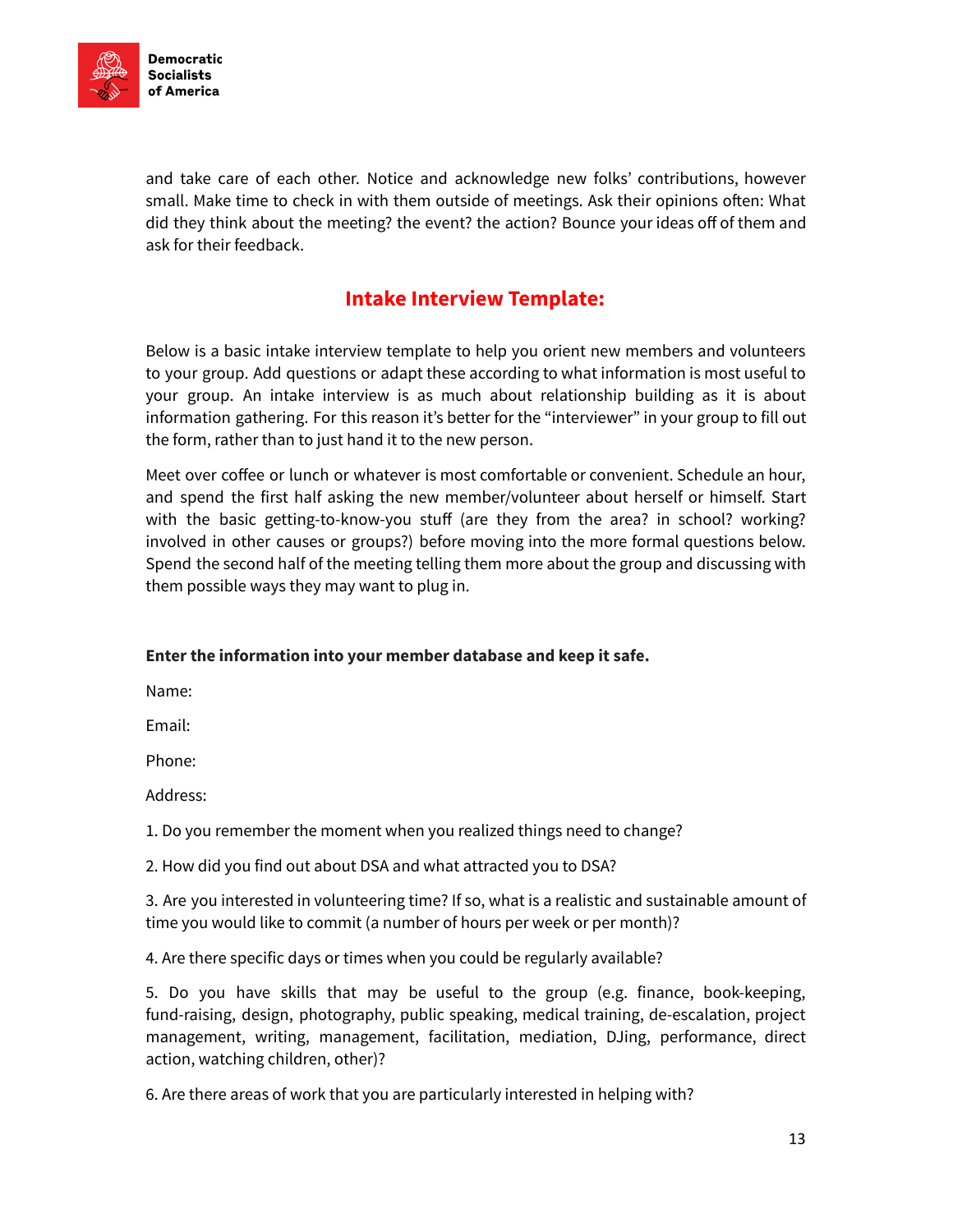

- 7. Are you interested in skills development opportunities?
- <span id="page-13-0"></span>8. Is there anything else you would like to add?

# HOW TO DEVELOP CHAPTER LEADERSHIP

### Three Ways to Build Leadership in Your DSA Chapter (adapted from Jessica Bell, "Three Ways to Build Leadership in Your Chapter")

Being a being a volunteer-driven and democratic organization, DSA chapters can't tell our volunteers what to do. We have very little formal power. At the same time we lack the money and connections that other organizations are able to draw upon to achieve their goals when they lack a large grassroots base (i.e. "grassroots" campaigns run by corporate lobbyists). So not only do we depend almost entirely upon volunteer activists to achieve any of our goals, but we also have no means of ensuring our activists will continue doing the work of our organization beyond showing them that we do effective and meaningful work, and that our organizational culture is welcoming, democratic, comradely and most of all full of opportunities for anyone to get involved at whatever level they can. In other words, we must give our activists a reason to stay involved, and effective leadership develop is one of the keys to ensuring them will.

Here are 3 tips for building effective leadership in your chapter.

### 1. Have a ladder of engagement.

The Surfrider Foundation produced this great video that succinctly explains the ladder of engagement.

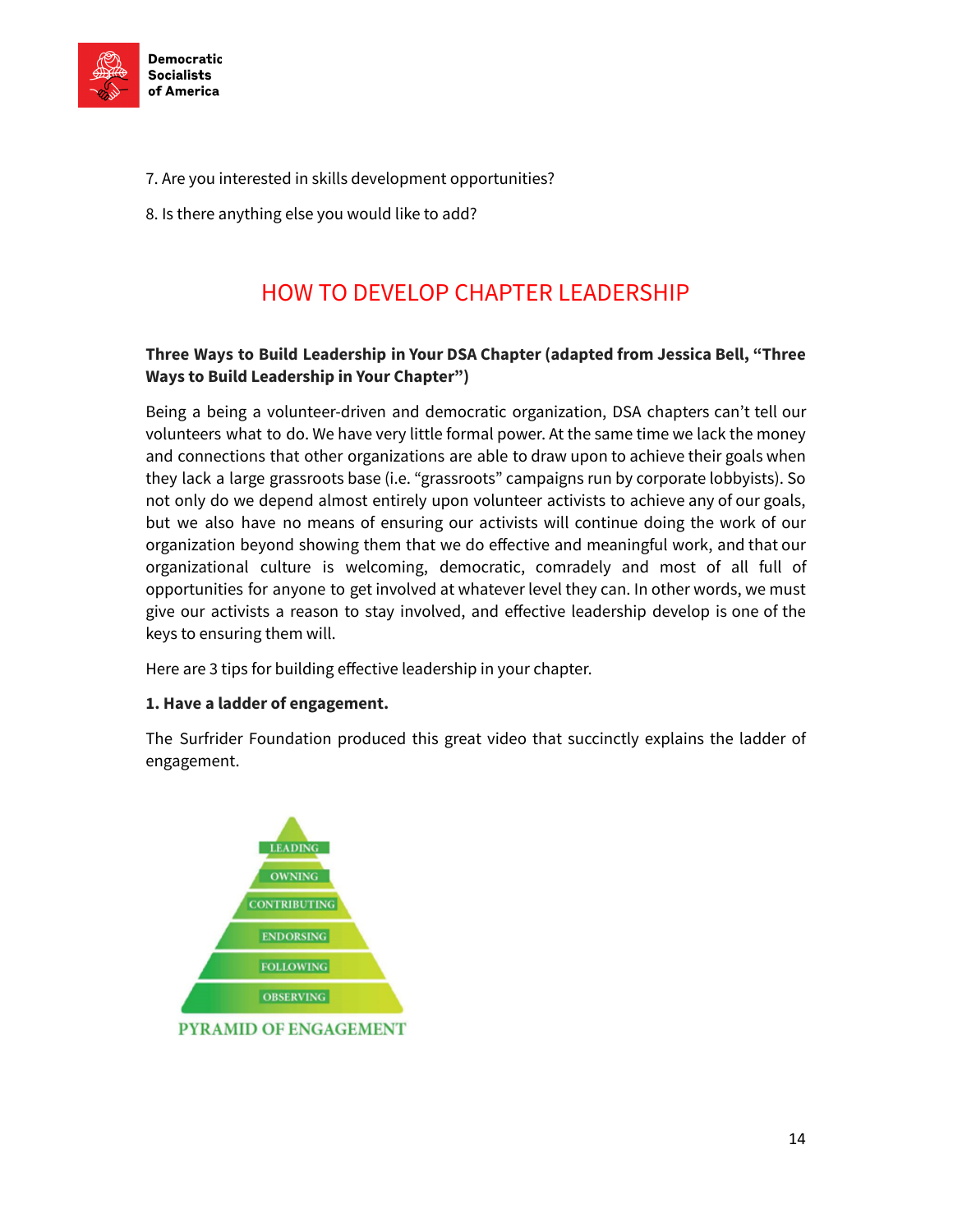

The purpose of a ladder (or pyramid) of engagement is to move people up from observing your organization to being leaders and owners of your organization. At the bottom there's many 'observers' but they don't require a lot of staff time, and I don't use the 'endorsers' category; I think it's redundant. It's very useful to think through:

- what levels you have
- the most useful and strategic things you can do to support people at each level
- your plan to move them up the ladder.

Let me explain how this works using DSA as an example.

### **Observers**

At the bottom of the ladder are our observers; these folks watch our group, but not regularly or reliably. These are the people who are friends with our active members. These are also the people who occasionally stop by the DSA website or FB page. We attract observers by maintaining our website, social media presence, speaking publicly at events, and encouraging our members to harp on about our work with their buddies.

### Followers

Then there are our followers, who regularly and frequently get information from us. The many thousands of people on our national email list email list and those who follow us on FB and twitter are followers.

### **Contributors**

Contributors are those who do something to support us, which means giving money or volunteering. Contributors are super important because that's where leaders come from. I want to share a few tricks we've learned about working with contributors. First, we like to organize our events so we can provide opportunities for people to contribute so we can keep recruiting new contributors.

For instance, there might be a campaign to turn your city into a sanctuary city or a campaign to get your state legislature to pass a \$15 minimum wage law. You can ask new people who attend your DSA chapter meetings if they'd be willing to make calls to their various elected officials and input the results of those calls on a spreadsheet. If they do that task, then follow-up with them to see if next time they'd be willing to do a bit more, like text other DSA members to get them to make calls to their elected officials.

Second, it's important to set up systems to track contributors in particular. Start with google sheets, which allows you to create a shareable spreadsheet that all of your chapter leaders can update. Be vigilant about taking contact information for people who attend your meetings or express interest via email or social media, and always ask if they'd be interesting in volunteering to get more involved. Then, create a column next to each new volunteer's name where you can track the commitments they've made and another where you can track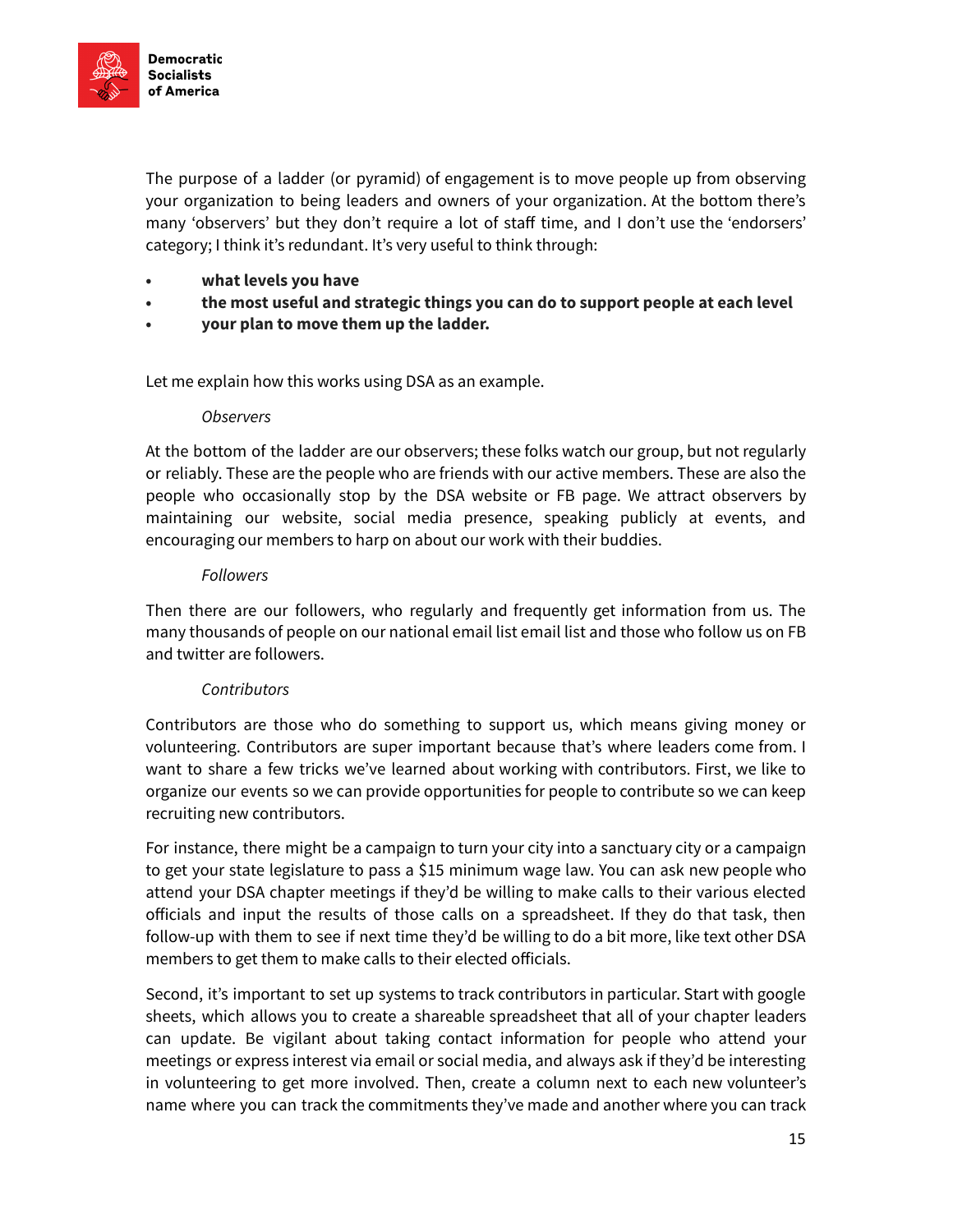

what they've actually done. This will allow you to readily assess which new volunteers are the most promising ones therefore those you should be reaching out to as people who might take on more responsible in your chapter.

Third, always do more outreach than you think to get contributors. You can never do too much outreach because outreach is all about recruiting people and building power. There's this theory out there that if you want 100 people to come, you have to personally invite a minimum of 400 people (mass emails don't count folks); half of those 400 people will say yes, and 200 of those who say yes will turn up. Use this rule until you work out what rules are working for your base.

Finally, I want to give a tip about how who you do outreach to. You might think that society is made up of disconnected individuals, that are arranged something like this….



But society is actually structured into social circles like this:



(Thanks George Lakey et al and their book called Grassroots and Non-Profit Leadership: A Guide for Organizations in Changing Times New Society Publishers, BC.)

And when you believe that society is structured like this you need a different outreach plan. You must recruit people who are natural leaders within each of those groups and then they need to bring their friends. Social media is important, but accessing networks is critical.

That is why it's extremely useful to build relationships with key people in each social cluster, and encourage them to recruit and bring in others. It is also why I always prioritize a face-to-face meeting or a dinner with members, over doing mass outreach, like postering or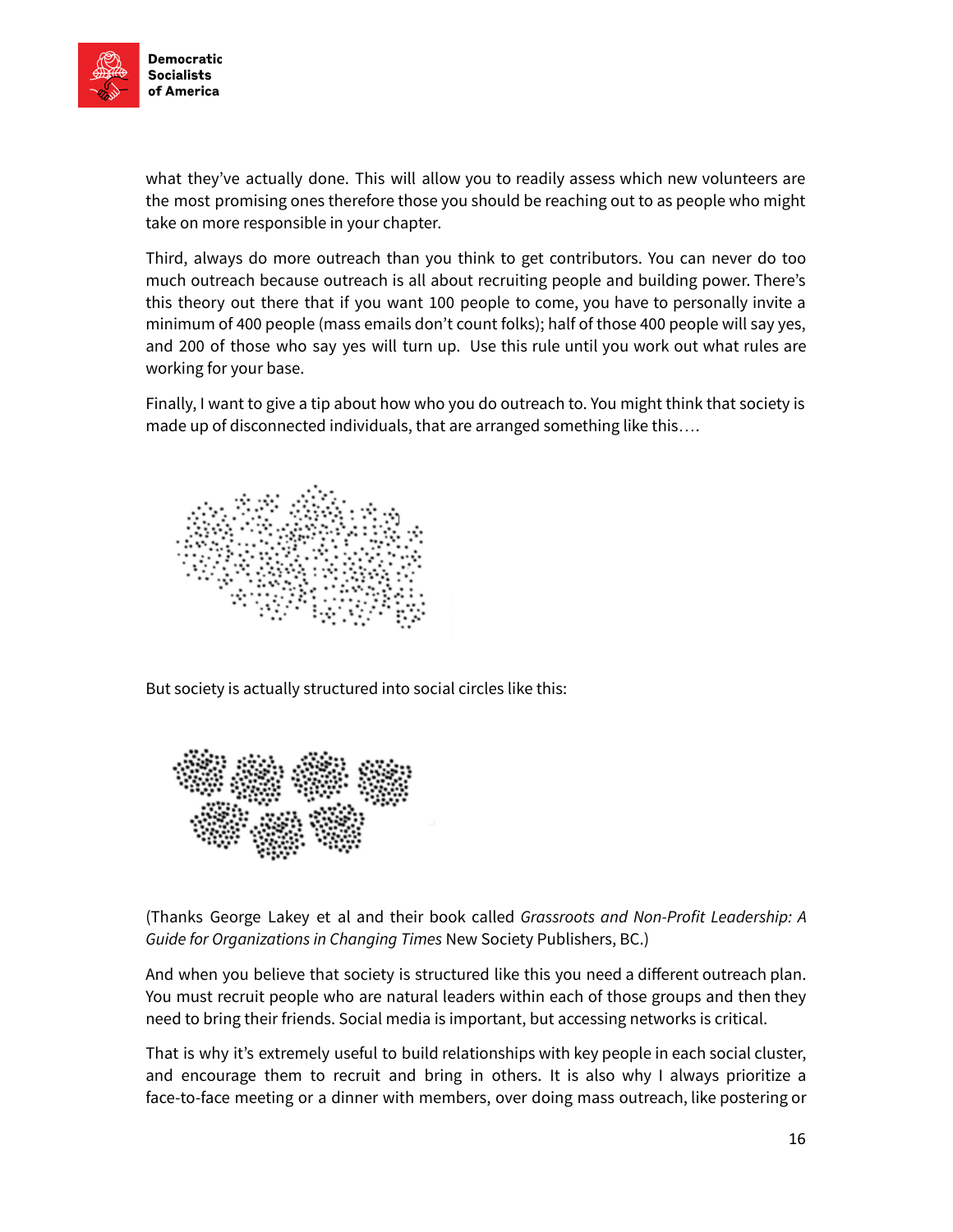

tweeting or mass emails. It's the relationships with other key leaders that count. I'm not saying mass outreach is not important  $-$  it is  $-$  but when it comes to working with contributors I always prioritize the personal approach.

### **Owners**

Contributors can become owners by taking on a position of responsibility in DSA. There is no formal point at which a contributor becomes an owner, but a general rule of thumb is that someone is an owner when they not only attend DSA events and take on discrete tasks that are assigned to them, but also bottom-line a chapter project such as rapid response, serving as a liason with local racial justice organizations, organizing an educational event, etc. New owners should always have a leader assigned to them to provide them with mentorship as they learn the ropes.

### Leaders

Finally, there are our leaders who are the elected leadership of each chapter (co-chairs, treasurer, secretary, at-large members). They are highly committed members with a proven track-record.

That's our ladder.

### 2. Structure matters

Structure matters because people will not know how to get involved and stay involved unless there's structure. Structure matters because if you don't have structure then power is hidden, and potential leaders don't like to hang around when they feel powerless.<sup>2</sup>

The good news is that structure is easy to create!

The first tip is to have regular meetings – like once a month, and try and keep the location the same. It doesn't work to constantly reschedule meetings to suit the time constraints of the few who cancel at the last minute. Get a member to collect agenda items at least a week before a meeting, and don't make the meetings too long (an hour to and hour and a half max). Second, have a clear decision process – consensus, consensus minus 1, 81% vote, 51% vote, whatever. Make sure people know it, and stick to it.

### 3. Carefully choose who you mentor and empower

There is this perception that leaders are good speakers, that leaders are charismatic, and that leaders must be popular.

There is also a tendency that I have – and I struggle with it – to choose to mentor and recruit people who you like to hang out with, and who are like you, in race, in class, and tastes. Activism can be fun, sure, but it isn't 100% about feeling good and having fun with your

<sup>2</sup> For more discussion on the importance of structure, see Jo Freeman's essay, The Tyranny of Structurelessness. This essay, written in the context of the women's movement of the 1970s is available at <http://www.jofreeman.com/joreen/tyranny.htm>.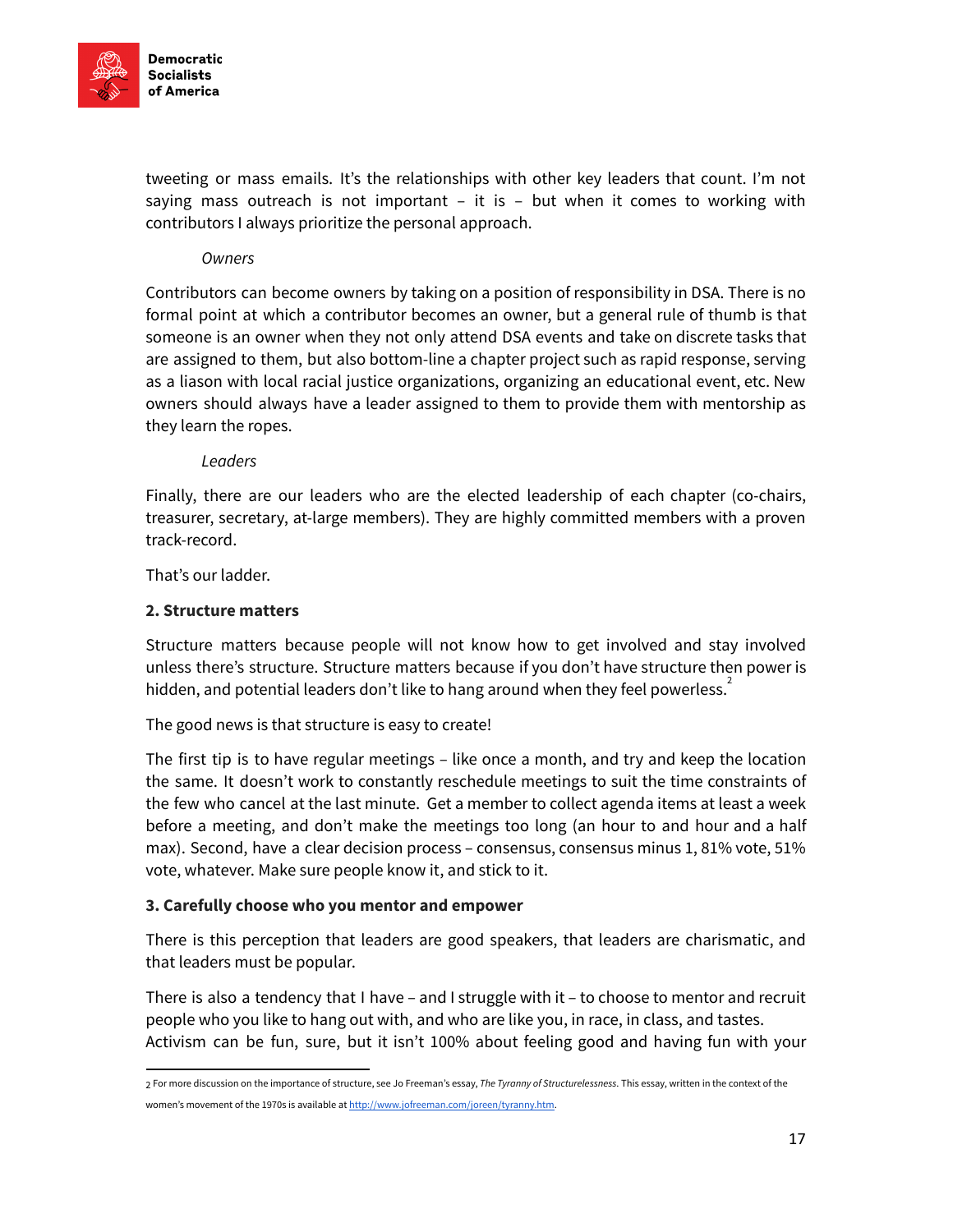

friends. It's about change, and that means choosing people and mentoring people who are going to help you achieve that, even if you don't especially like them. Activism is not about you feeling good. Here are some other things I look for when choosing which of our contributors do I want to mentor into becoming owners and leaders.

### Leaders take ownership over tough tasks and really own them.

There are NOT the people who say I am going to 'help' with something, like come do phone calls at a phone bank. Help can be helpful, but help is not bottom-lining. When someone says I will help what they are saying is that they don't want to lead, they want to be managed. I look for people who want to manage, the people who will make that phone bank, or event, or fundraiser happen no matter what, despite the obstacles. And there are always obstacles.

### Leaders are respected.

We had one member for a brief time who was a great policy analyst. She could call up the local newspaper and get an op ed published just like that. But this same member would go to coalition meetings and yell at our allies for disagreeing with her. That's not a leader. In contrast, recently, our group decides to award a transit champion award to an elected official or community member who had taken a leadership role on fixing transit. Three of our members independently approached the awards organizing committee and recommended one of our own members, Brenda, who was known to be very reliable, hardworking and dedicated. We couldn't exactly give out an award to our own member, but Brenda was clearly a leader in our group.

### Leaders have time and resources to give.

So many of us are involved in five or more groups because we care so much about so many things. But you cannot be a leader if you're only going to give a few hours a month. I only want to mentor someone who can dedicate time to DSA.

### Leaders stick to the decisions and maintain discipline.

Say you're involved in a strategic planning meeting for your chapter. The chapter has a range of possible causes they were choosing between, from running a campaign to build more affordable housing to starting a hosting a series of public forums on socialism. The group develops up with section criteria, debates the pros and cons of each idea, and then votes. Launching a campaign on housing was the clear winner! At the end of the meeting one of your members – a very active one – says that he is going to do the public forums on socialism anyway. Now, of course, this person is showing initiative, but this is not of kind of person who's going to be a great leader for the group because he's cares about doing his own thing first.

At DSA not all of us agree with the decisions we make. Our group had many conversations about whether we should advocate for a fare freeze or a fare reduction, for example. But our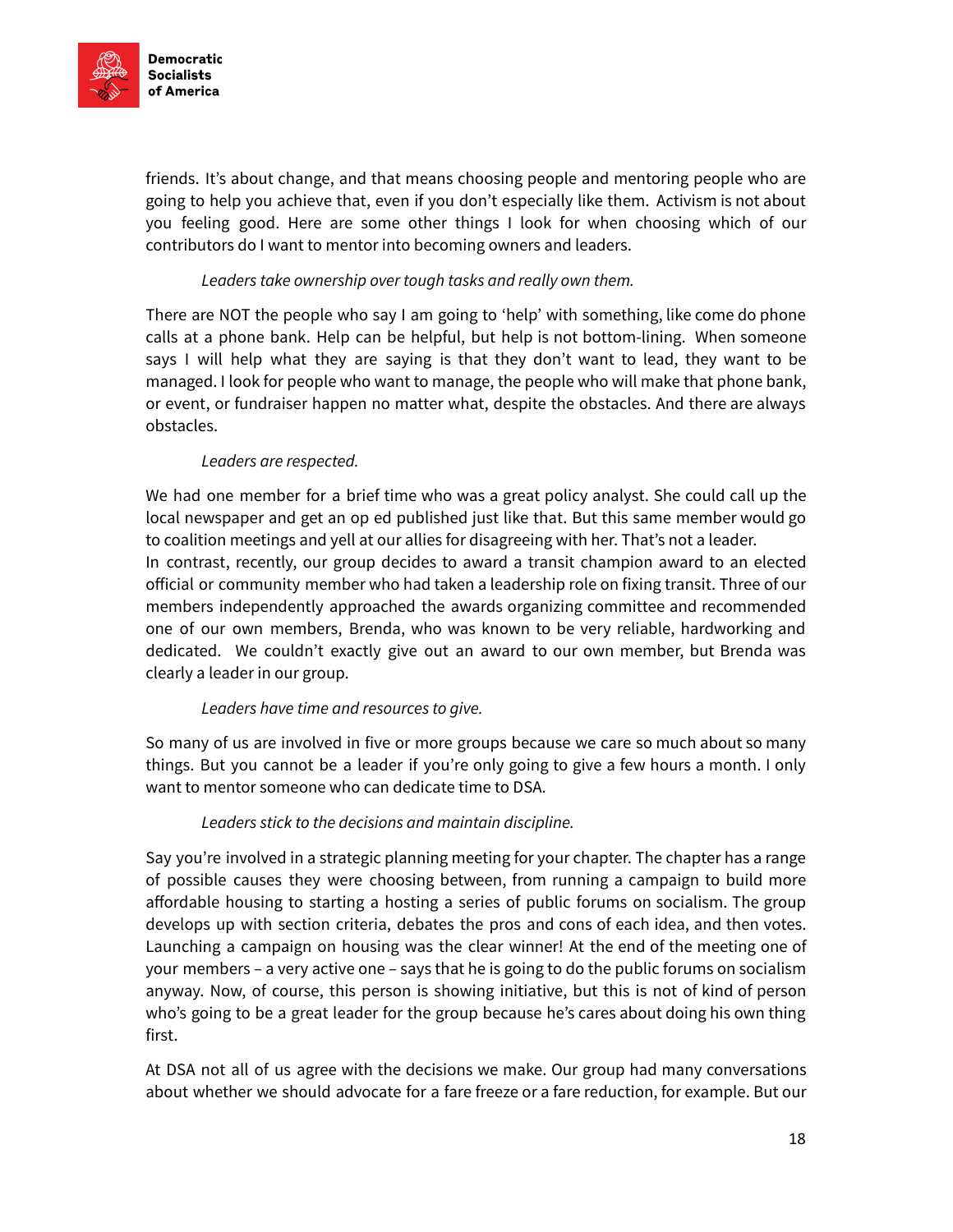

Socialists

leaders are always willing to stick to the decisions and rules that we all collectively make. Your people are so valuable. And the time we have to campaign for change is so short.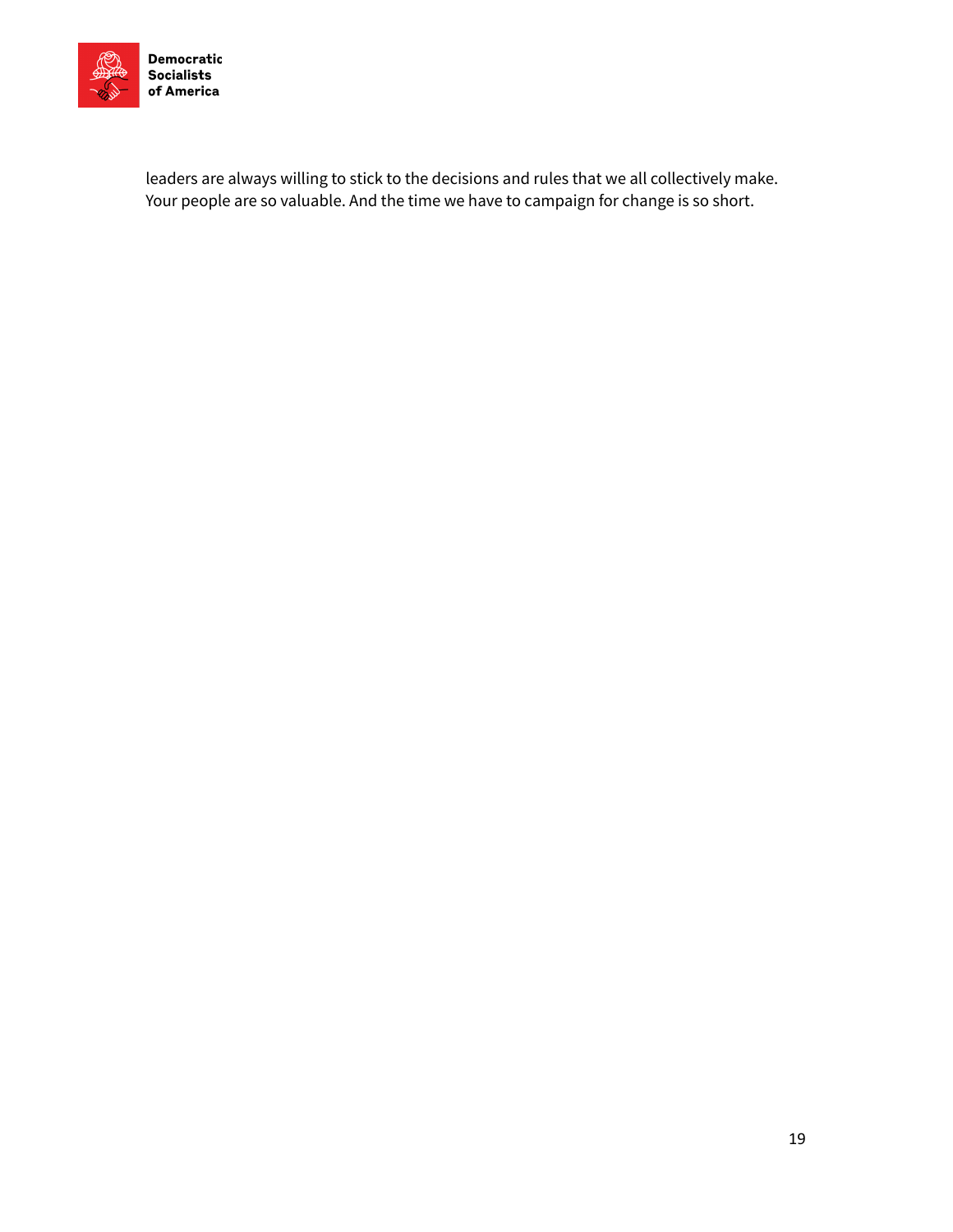

# DSA's OFFICIAL CHARLOTTESVILLE STATEMENT

<span id="page-19-0"></span>Below is the official statement put out by DSA's National Political Committee steering committee on August 13, 2017. We encourage chapters to circulate the statement among new and existing chapter members, and to use the statement as a subject of chapter discussion/reading groups.

### Statement on Nazi Violence in Charlottesville

Yesterday's events in Charlottesville, Virginia are a stark reminder that we must fight for socialism or succumb to the barbarism of white supremacy.

We condemn, in the strongest possible terms, the white supremacist, racist, anti-Semitic terrorist attack on our comrades in the DSA, the ISO, IWW, Antifa and all others who joined forces in the streets of Charlottesville, VA yesterday.

The final number remains unknown. However, latest reports suggest that at least one person has lost their life and at least 19 injured. Two DSA members were hospitalized and have since been discharged. There are reports that an ISO comrade was also injured. A comrade reportedly from the Industrial Workers of the World lost their life on the front line of the battle against fascism. [It was later reported that she was a comrade but not a member of the IWW.]

In the face of growing racist, anti-Semitic, white supremacist violence, comrades from across the left came together in an incredible display of left unity. They came from many different organizations but spoke with one voice, chanting "Black Lives Matter" and other pro-solidarity slogans. Undaunted, they held the line and showed the fascists that they shall not pass. The day ended with the streets of Charlottesville free of Nazi scum.

We call on the left to build a strong united front against this emboldened right wing. We need to be clear and recognize that white supremacist terrorism will not simply go away if it's ignored. This violent and dangerous movement should never be allowed to have a platform. It should always be fought against by the strength of our united front.

It is important to acknowledge the differing responses of the police to white supremacist marches and terrorism and their reactions to Black Lives Matter protests and marches. Black Lives Matter protests are always met with the worst police brutality and suppression while white supremacist marches are allowed to freely attack counter-protesters on many occasions.

In this way, we plainly see whose side the police are on. From the days of the creation of the modern day police in the 1800s, they were used as a violent force for the physical suppression of a resistant working class, of Black slaves, and indigenous people. Today, their role of social control and oppression remains largely the same.